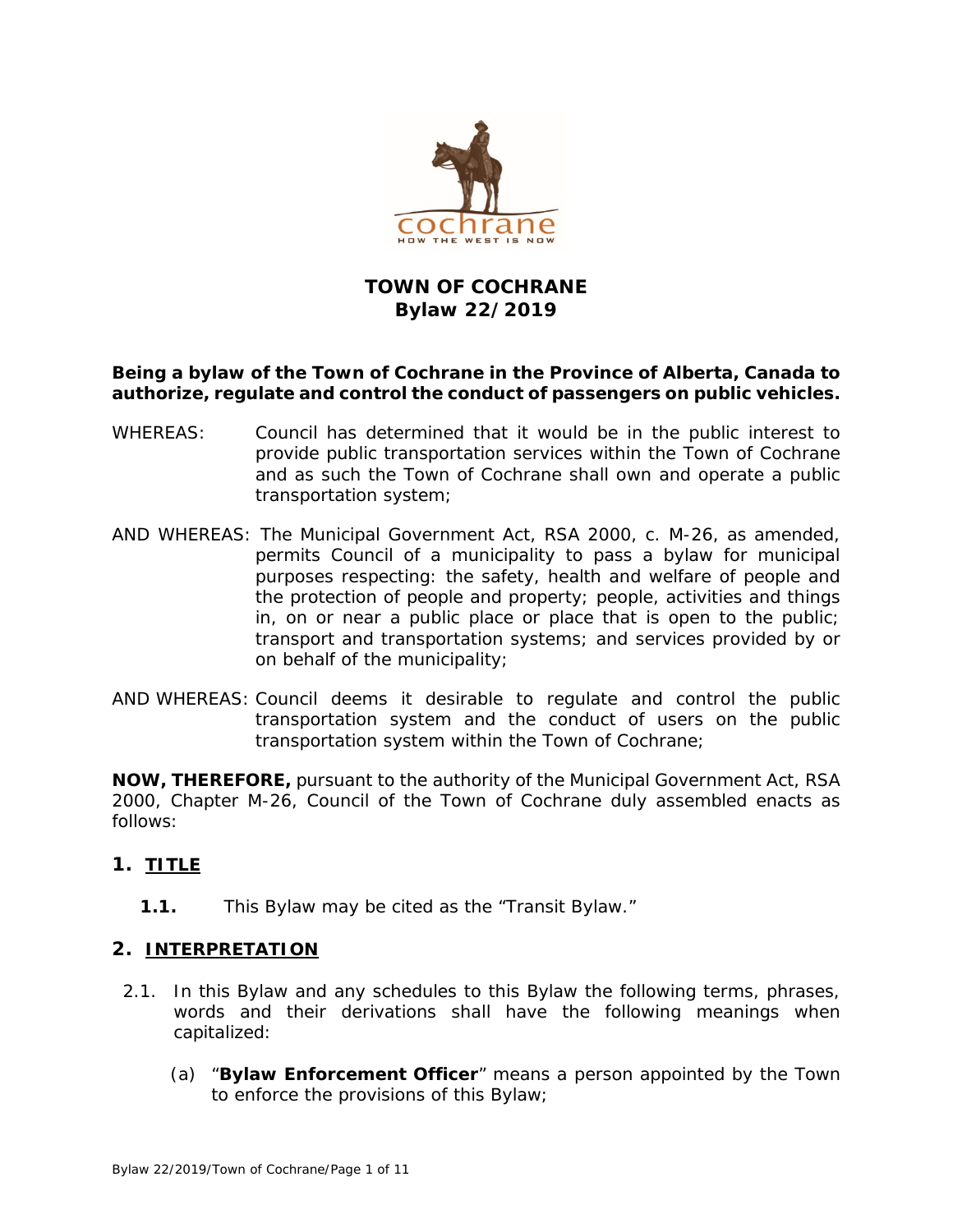- (b) "**Bylaw Ticket**" means a ticket in an approved form issued in respect to a contravention of this Bylaw allowing a minimum payment to be made in lieu of prosecution.
- (c) "**CAO**" means the Chief Administrative Officer of the Town or their delegate;
- (d) "**Contractor**" means the company hired to provide a transit related service as permitted by the CAO;
- (e) "**Council**" means the Municipal Council of the Town of Cochrane;
- (f) "**Fare**" means the cost of a journey on a Transit Vehicle as established by the Council;
- (g) "**Peace Officer**" means a person engaged by the Town as a Community Peace Officer, a Bylaw Enforcement Officer, or a member of the Royal Canadian Mounted Police to carry out the provisions of this Bylaw.
- (h) "**Proof of Payment**" means a document provided in exchange for the payment of Fare that has been validated for use on a Transit Vehicle and includes a validated ticket, transfer, pass, or electronic fare;
- (i) "**Town**" means the municipal corporation of the Town of Cochrane;
- (j) "**Transit Property**" means any property owned or controlled by the Town, Cochrane Transit, or the Contractor for the use of the Cochrane Transit Service;
- (k) "**Transit Service**" means the transit system operated by the Town of Cochrane or a Contractor permitted by the CAO;
- (l) "**Transit Station**" means a place where people are picked up or dropped off from a Transit Vehicle and includes bus terminals, bus stops and bus shelters;
- (m) "**Transit Vehicle**" means a vehicle offered for public transportation and operated by or on behalf of the Town;
- (n) "**Valid Ticket**" means a ticket, transfer, permit or pass, other fare media or any of them, which:
	- (i) is of a form and type approved pursuant to Section  $3(2)$ ;
	- (ii) has been deposited, validated, or marked in accordance with the instructions therefore contained thereon;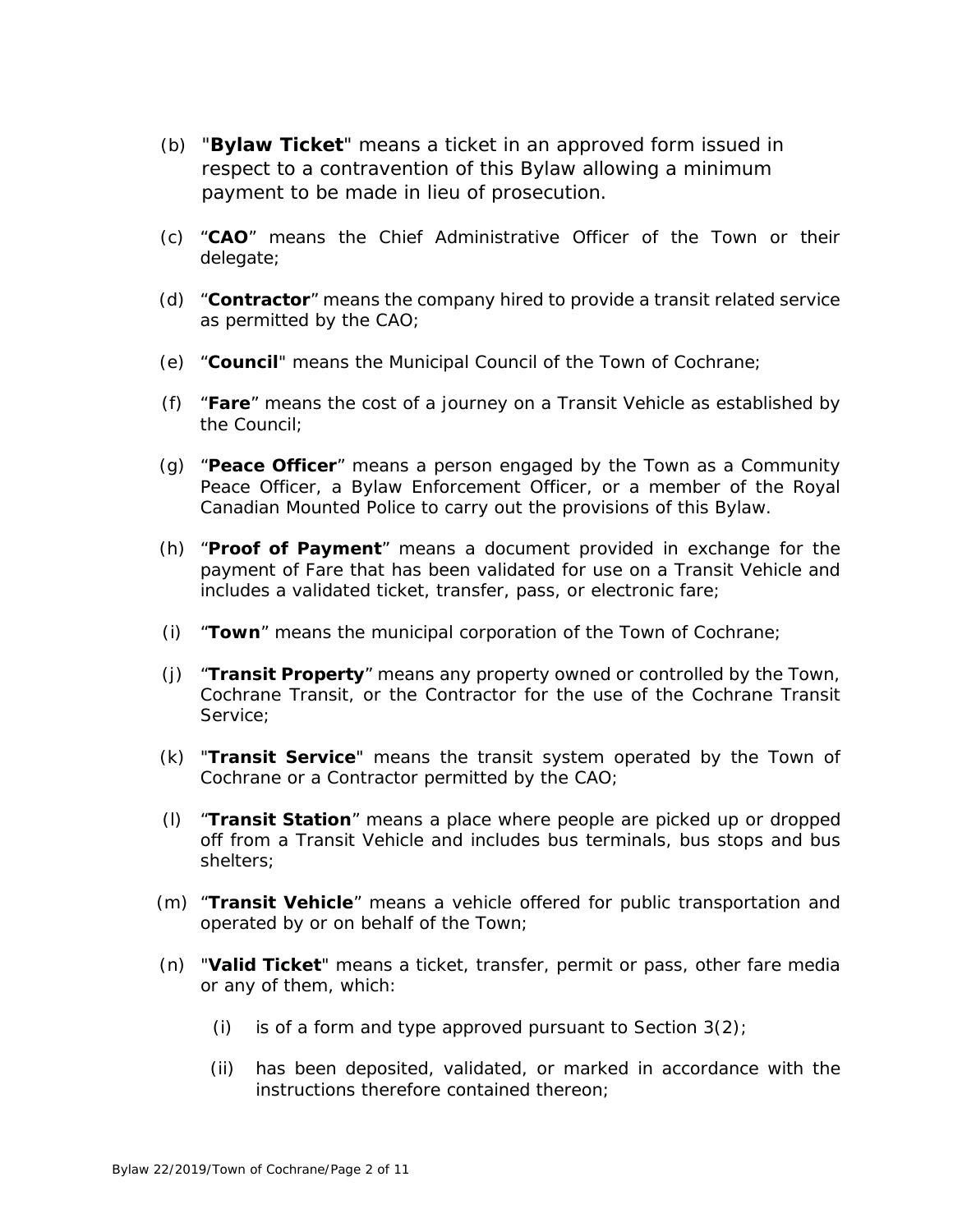- (iii) is being used in a manner and at a time and place complying with the conditions relating to use contained on the ticket, transfer, permit or pass or in this Bylaw; and
- (iv) has not been mutilated, defaced or otherwise altered.
- (o) "**Vehicle**" has the same meaning as in the Traffic Safety Act, R.S.A. 2000, c. T-6;
- (p) "**Violation Ticket**" has the same meaning as in the Provincial Offences Procedure Act, R.S.A. 2000, c. P-34, as amended.

### **3. FARES**

- 3.1. Fares for the use of Transit Vehicles for the issue of any ticket, permit or pass shall be established by Council.
- 3.2. The CAO may authorize the issue of tickets, transfers, permits, passes and other fare media for use on Transit Vehicles subject to such terms and conditions as may be specified by the CAO.
- 3.3. The current Fare prices and categories are as specified in Schedule "A" of this Bylaw.
- 3.4. No person shall sell, barter or exchange any Valid Ticket issued or sold by the Town of Cochrane for use on its Transit Vehicles for a price greater than the price printed on the ticket without the prior written consent of the CAO.
- 3.5. All Fares are non-refundable and will not be replaced if:
	- (i) lost;
	- (ii) stolen;
	- (iii) damaged; or
	- (iv) expired.
- 3.6. All Fares expire on the date stated on the Valid Ticket. The expiration date of a Valid Ticket may not be extended without the prior written consent of the CAO.
- 3.7. The CAO may issue, without charge, complimentary tickets, permits and passes subject to such terms and conditions as may be specified by the CAO.
- 3.8. No person shall board, ride upon or otherwise use a bus unless: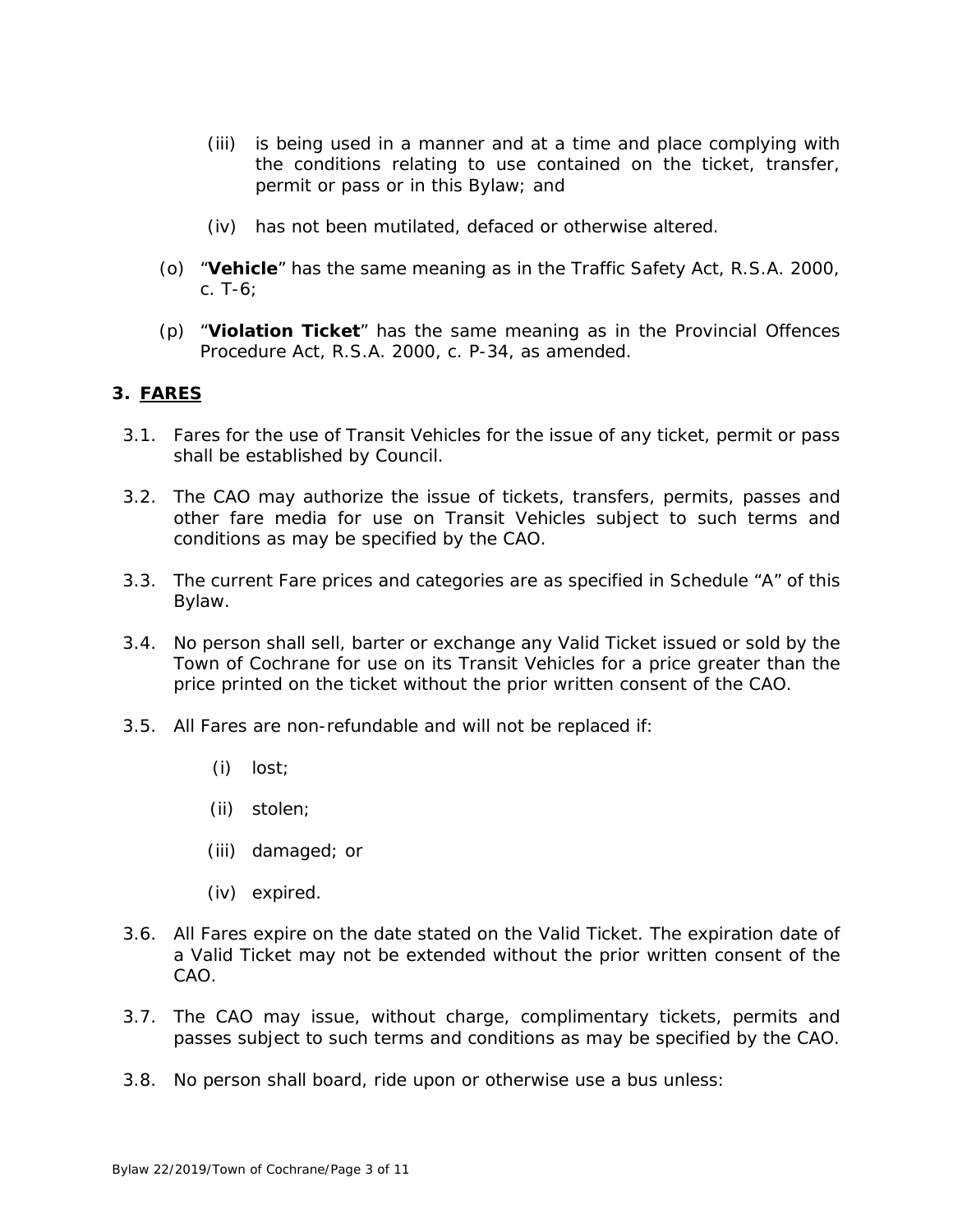- (i) such person has tendered the required payment of their Fare; or
- (ii) such person's ride is authorized by a Valid Ticket.
- 3.9. There shall be no fare payable for a service dog holding valid identification as outlined in the Service Dogs Act, Statutes of Alberta, 2007 Chapter S-7.5.
- 3.10. The CAO may designate any portion or portions of Transit Property as a Restricted Fare Area by causing signs to be posted at the entrances to such area indicating that the area is restricted to persons carrying Valid Tickets, transfers, permits or passes.
- 3.11. Any person refusing to provide proof of valid fare shall be deemed to be refusing to pay their fare.
- 3.12. A person may tender for payment of a fare for a ride on a bus an amount larger than the exact fare, but such a person shall not be entitled to a refund for such overpayment.
- 3.13. No person shall sell, exchange or give away a transfer, validated ticket or nontransferable pass without the prior written consent of the CAO.
- 3.14. No person shall receive or use a transfer unless it has been issued to them on payment of a fare by cash or ticket.

### **4. SERVICE RESTRICTIONS**

- 4.1. No person shall ride on, stand on or hold on to any exterior portion of any Transit Vehicle.
- 4.2. No person shall project any part of their body beyond the edge of any Transit Vehicle, Transit Station or yellow warning line on a transit Station, except to enter or leave a Transit Vehicle by the appropriate doors.
- 4.3. No person shall cause any damage to any Transit Vehicle, Transit Station or Transit Property which is either owned or occupied by the Town and which forms part of Cochrane Transit Service.
- 4.4. No person shall:
	- (i) prevent or interfere with the operation of a Transit Vehicle; or
	- (ii) impede a transit employee in the operation of a Transit Vehicle.
- 4.5. No person shall interfere with the normal operation of any window, door, apparatus or equipment of a Transit Vehicle so as to delay the normal departure of a Transit Vehicle.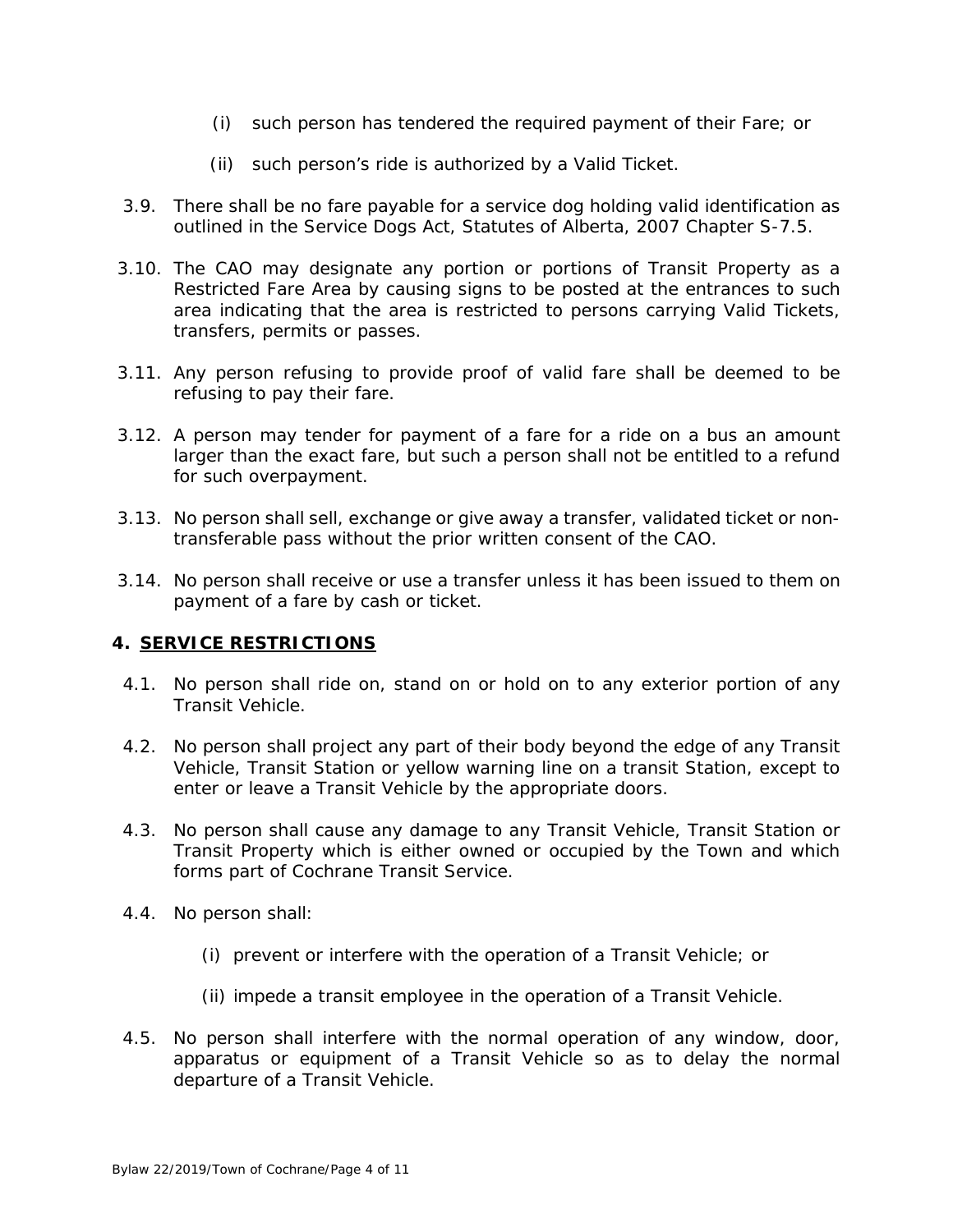- 4.6. No person shall, in or upon any Transit Vehicle, Transit Station, or any other Transit Property:
	- (i) expectorate, urinate or defecate;
	- (ii) fight;
	- (iii) engage in an activity which would interfere with the comfort, convenience or quiet use and enjoyment of the transit system of any reasonable person; or
	- (iv) behave in a manner that would cause a safety concern to any reasonable person.
- 4.7. No person shall dispose of litter in or upon any Transit Property, except in a receptacle provided for that purpose.
- 4.8. No person shall carry a lit cigarette, cigar or pipe, burn tobacco or cannabis in any way, or use electronic smoking device (as defined in Bylaw 09/2000) on, in or within 5 metres of any Transit Vehicle, Transit Station, or any other Transit Property.
- 4.9. No person shall place any stroller, wagon, baby buggy or other obstruction in the aisle of any Transit Vehicle.
- 4.10. No person, other than a Peace Officer, shall carry a firearm while on a Transit Vehicle.
- 4.11. No person shall play any musical instrument on a Transit Vehicle or Transit Property without being in possession of the consent in writing of the CAO.
- 4.12. No person other than an employee of Cochrane Transit shall distribute, sell or offer for sale any newspaper, printed matter or any other kind of merchandise whatsoever on a Transit Vehicle or Transit Property without being in possession of the consent in writing of the CAO.
- 4.13. No person shall beg or solicit funds on a Transit Vehicle or Transit Property.
- 4.14. No person, while on a Transit Vehicle or Transit Property, shall use or operate any:
	- (i) bicycle, including a motor-powered bicycle, moped, recumbent bicycle, tandem bicycle, or bicycle with training wheels;
	- (ii) tricycle;
	- (iii) roller skates, in-line skates or roller blades;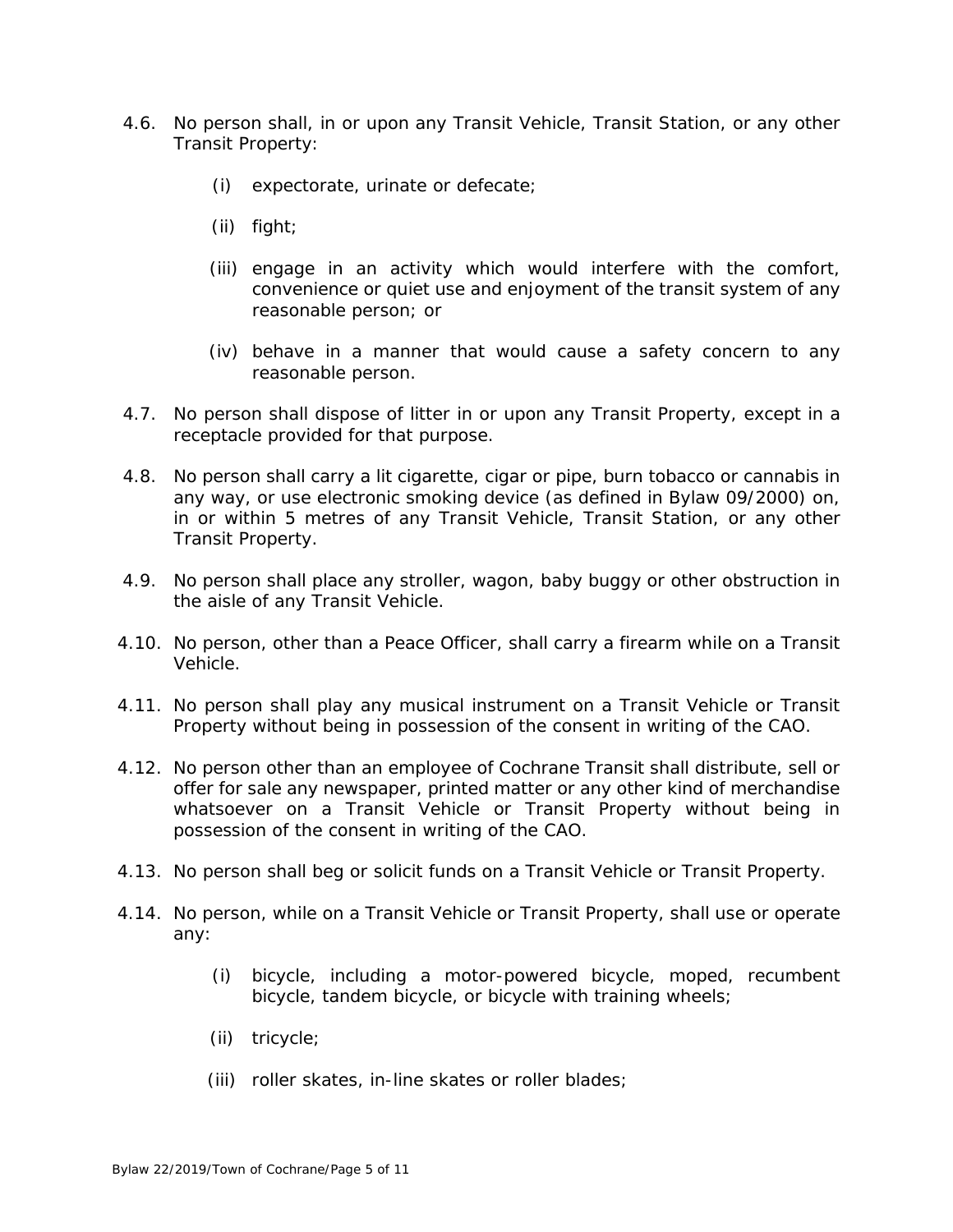- (iv) skateboard;
- (v) motor vehicle (except in a parking lot or roadway);
- (vi) unicycle;
- (vii) push scooter; or

(viii) electric personal transport vehicle.

- 4.15. Subsection 4.14. does not prohibit the use of motorized 3 or 4 wheeled scooters and motorized wheelchairs designed for persons with infirmities or other similar devices on a Transit Vehicle or Transit Property.
- 4.16. Despite subsection 4.14., the CAO may designate areas on Transit Property on which any vehicle or device listed in subsection 4.14.(i) to (viii) may be used or operated.
- 4.17. No person shall bring on to any Transit Vehicle or have in their possession while on any Transit Vehicle any:
	- (i) bicycle;
	- (ii) tricycle;
	- (iii) moped; or
	- (iv) motorcycle.
- 4.18. No person shall bring an animal on a Transit Vehicle, with exception of a service dog.
- 4.19. No person shall remain in or upon any Transit Vehicle, Transit Station or Transit Property after having been requested by a Peace Officer to depart.
- 4.20. No person, without the consent of the CAO, shall graffiti (e.g. print, write, draw, paint, affix, scratch or etch any advertisements, notices, words, letters, symbols, names, pictures, geometric figures, numbers, phrases, slogans, stickers or sentences) upon the exterior or interior of a Transit Vehicle or any Transit Property.
- 4.21. No person shall enter onto or depart from, or attempt to enter onto or depart from, a Transit Property except by the steps or stairway providing access to, and departure from, a Transit Property unless it is unsafe to use the steps or stairway.
- 4.22. No person shall place or allow their feet, foot or footwear to remain on or against the seat of any Transit Vehicle.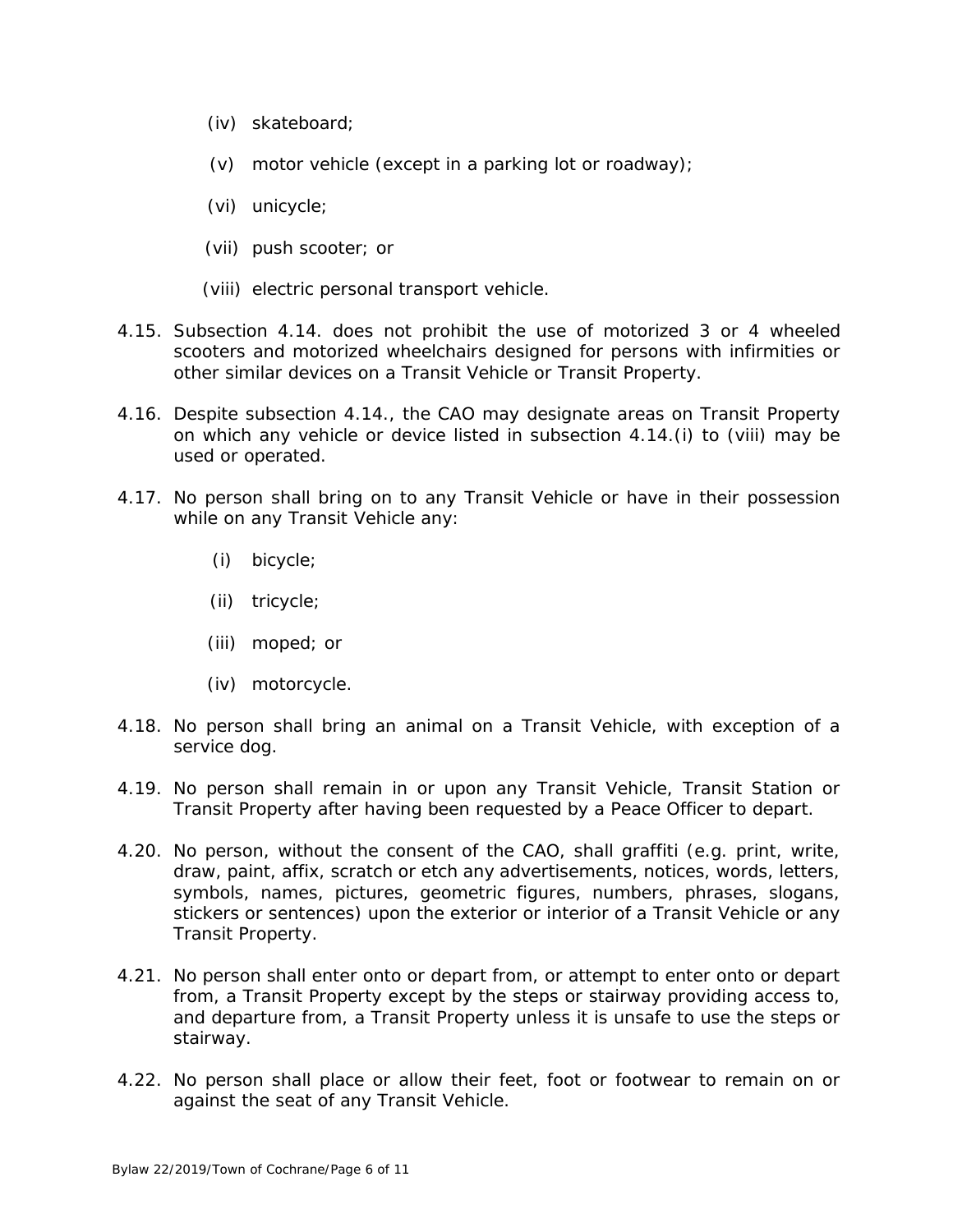- 4.23. No person shall bring on to any Transit Vehicle any container of flammable or explosive material.
- 4.24. No person shall knowingly hold open, block the electric eye or otherwise impede the operation of the doors of a Transit Vehicle.
- 4.25. No person shall remove from any Transit Vehicle or any premises of the Town used for transit purposes any article left thereon through apparent inadvertence but such articles shall be left in the possession of the Town or its employees for disposition.
- 4.26. No person shall eat or drink on a Transit Vehicle, with the exception of drinking non-alcoholic beverages from a container designed to prevent spillage.
- 4.27. The operator of a Transit Vehicle may prohibit any person from boarding a Transit Vehicle if, in the opinion of that operator, the person would, upon boarding, be in contravention of subsections (8), (10), (17), (23) or (26) of Section 4 of this Bylaw.
- 4.28. No person, other than a person authorized by the CAO shall handle or operate any Transit Vehicle or any part of the mechanism or equipment of any Transit Vehicle, or any equipment, devices or cars used in connection with Cochrane Transit, except devices which are intended for passenger use.

### **5. TRANSIT STATIONS**

5.1. No person shall park a Vehicle within 5 meters of designated bus stop with signage marking the parking restriction "NO PARKING WITHIN 5M."

### **6. PENALTIES**

- 6.1. Any person who contravenes any provision of this Bylaw by doing any act or thing which the person is prohibited from doing, or by failing to do any act or thing the person is required to do, is guilty of an offence pursuant to this Bylaw.
- 6.2. Where a Peace Officer has reasonable grounds to believe that a Person has contravened any provision of this Bylaw, the Peace Officer may commence proceedings against such Person by:
	- (i) issuing to the Person a Bylaw Ticket in lieu of prosecution;
	- (ii) issuing to the Person a Violation Ticket pursuant to the provisions of Part 3 of the Provincial Offences Procedure Act; or issuing to the Person a Summons pursuant to the provisions of Part 2 of the Provincial Offences Procedure Act;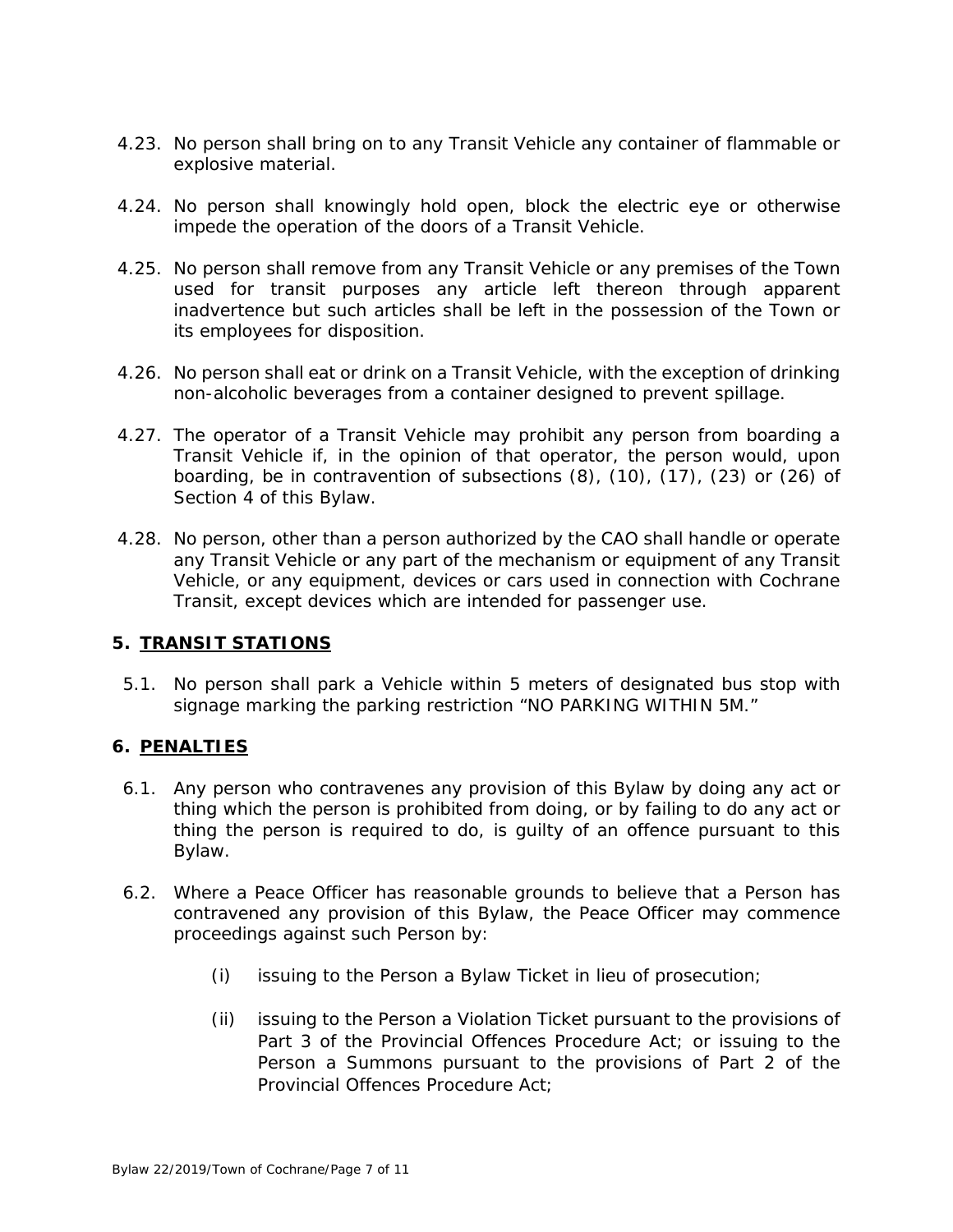- (iii) laying an information in lieu of issuing a Part 2 or 3 notice; and
- (iv) No provision of this Bylaw or any action taken pursuant to any provision of this Bylaw shall restrict, limit, prevent or preclude the Town from pursuing any other remedy as provided by the Municipal Government Act, or any other law of the Province of Alberta.
- 6.3. Where there is a specified penalty listed for an offence in Schedule "B" to this Bylaw, that amount is the specified penalty for the offence.
- 6.4. Where there is a minimum penalty listed for an offence in Schedule "B" to this Bylaw, that amount is the minimum penalty for the offence.
- 6.5. This section shall not prevent an Officer from issuing a summons requiring a court appearance of the defendant, pursuant to the Provincial Offences Procedures Act or from laying an information instead of issuing a violation ticket.
- 6.6. A person who is found guilty of an offence under this Bylaw is liable to a fine of not more than \$10,000.00 or to imprisonment for not more than one year, or to both fine and imprisonment.

#### 7. COMING **INTO FORCE**

<sup>7</sup>.1. This Bylaw comes into full force and effect upon third and final reading.

Read a first time September 9, 2019 Read a second time September 9, 2019 Unanimous consent September 9, 2019 Read a third time September 9, 2019

Mavor Manager, Legislative Services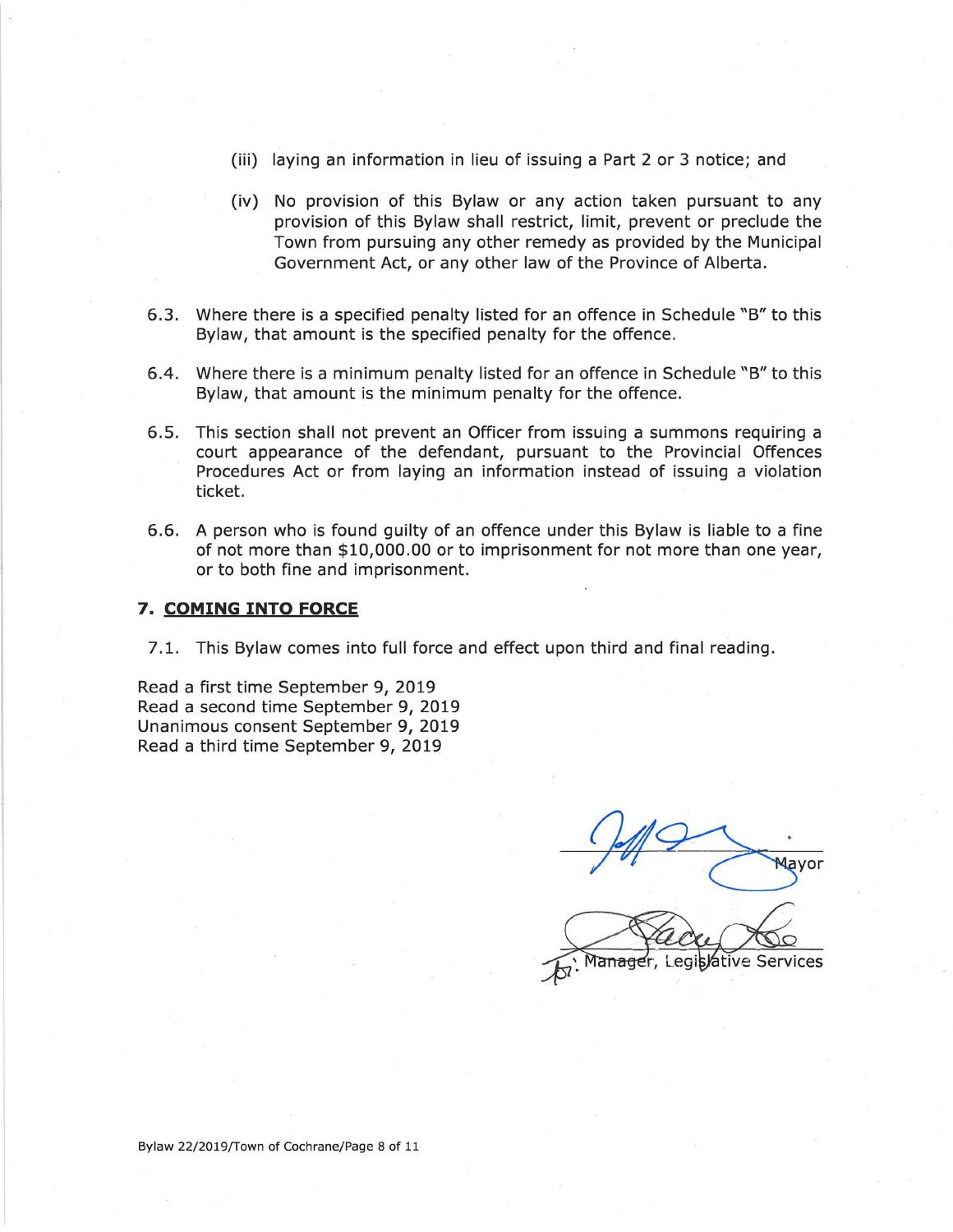### **SCHEDULE "A" FARE CRITIERIA**

| <b>FARE CATEGORY</b>        | <b>FARE PRICE</b>                                       | <b>CATEGORY</b><br><b>REQUIREMENT</b>              |  |
|-----------------------------|---------------------------------------------------------|----------------------------------------------------|--|
| Single fare<br>(one-way)    | \$2.50                                                  | No requirement                                     |  |
| <b>Adult monthly pass</b>   | \$50.00                                                 | No requirement                                     |  |
| Senior monthly pass         | \$30.00 (40% discount)                                  | Age 60 and older                                   |  |
| <b>Student monthly pass</b> | \$25.00 (50% discount)                                  | Age $6 - 18$ & Post-<br>Secondary Students with ID |  |
| Infant pass                 | Free                                                    | Age 5 and younger                                  |  |
| <b>Book of 10 tickets</b>   | \$20.00 (20% discount =<br>2 free tickets)              | No requirement                                     |  |
| Low income pass             | Sliding scale as<br>assessed by Cochrane<br><b>FCSS</b> | Cochrane FCSS assessment                           |  |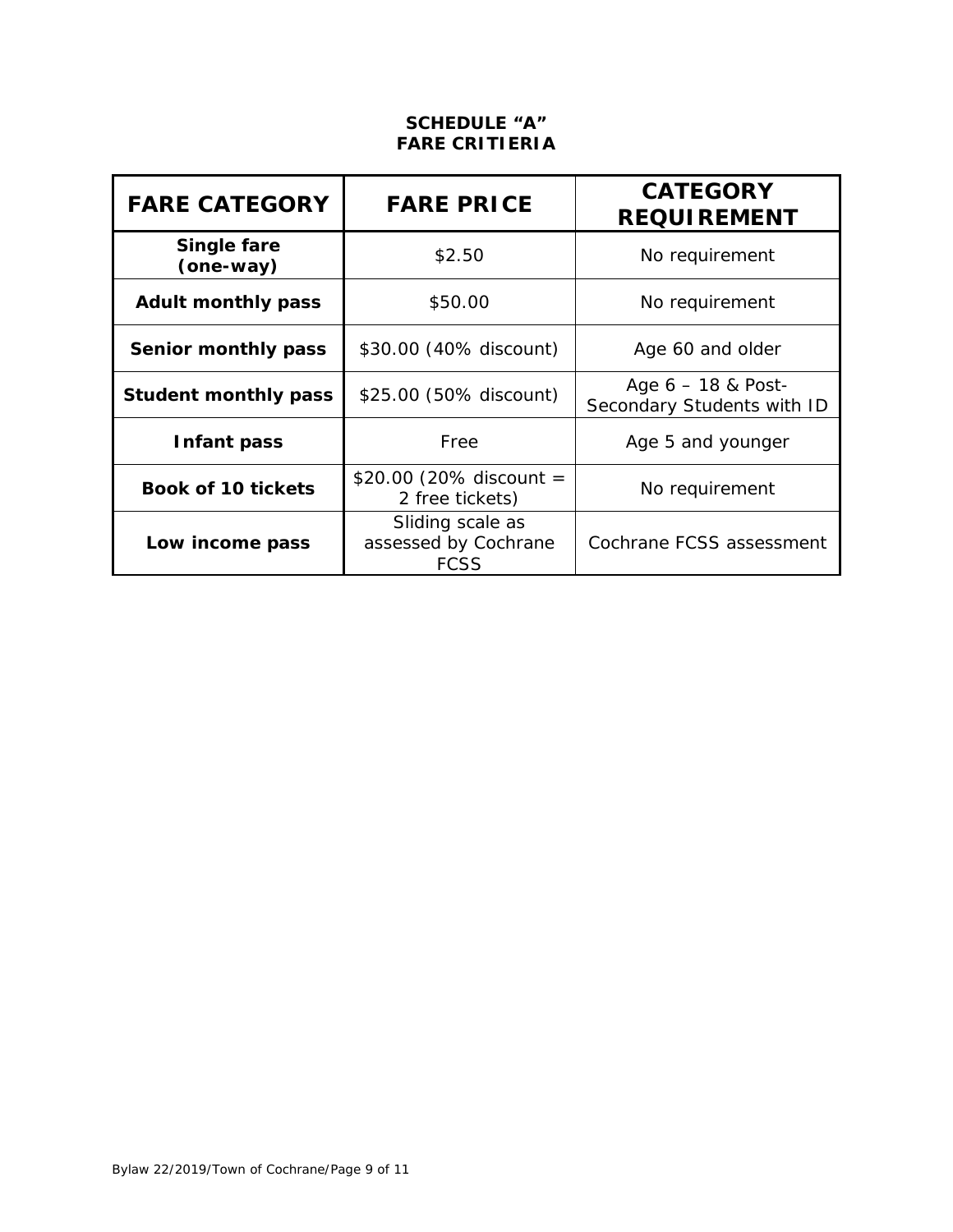### **SCHEDULE "B" Minimum and Specified Penalties**

| <b>OFFENCE</b>                      |                                                                                      |                                  |                                    |
|-------------------------------------|--------------------------------------------------------------------------------------|----------------------------------|------------------------------------|
| <b>SECTION</b>                      | <b>DESCRIPTION</b>                                                                   | <b>MINIMUM</b><br><b>PENALTY</b> | <b>SPECIFIED</b><br><b>PENALTY</b> |
| 3.8.                                | Ride bus without tendering payment or<br>without Valid Ticket                        | \$150.00                         | \$250.00                           |
| 3.13.                               | Sell, exchange, give away or receive a<br>transfer, validated ticket or pass         | \$150.00                         | \$250.00                           |
| 4.1.                                | Ride on, stand on or hold any exterior<br>portion of a Transit Vehicle               | \$2,500.00                       | \$5,000.00                         |
| 4.2.                                | Project part of body beyond edge of transit<br><b>Station or Transit Vehicle</b>     | \$200.00                         | \$350.00                           |
| 4.3.                                | Damage Transit Property                                                              | \$300.00                         | \$500.00                           |
| 4.4.                                | Interfere with operation of Transit Vehicle                                          | \$2,500.00                       | \$5,000.00                         |
| 4.5.                                | Interference<br>causing<br>delay<br>safety<br>or<br>concern                          | \$2,500.00                       | \$5,000.00                         |
| 4.6. (i)                            | Expectorate, urinate or defecate on Transit<br>Property                              | \$200.00                         | \$300.00                           |
| 4.6. (ii)                           | Fight on Transit Property                                                            | \$200.00                         | \$300.00                           |
| 4.6. (ii)                           | Interfere with comfort or convenience of<br>transit user                             | \$200.00                         | \$300.00                           |
| 4.6. (iv)                           | Cause a safety concern to transit user                                               | \$300.00                         | \$500.00                           |
| 4.7.                                | Litter on Transit Property                                                           | \$500.00                         | \$500.00                           |
| 4.8.                                | Smoking in or within 5 metres of any<br><b>Transit Property</b>                      | \$500.00                         | \$500.00                           |
| 4.10.                               | Carry firearm on Transit Property                                                    | \$300.00                         | \$500.00                           |
| 4.18.                               | Bring animal aboard a Transit Vehicle that<br>is not being used by a disabled person | \$150.00                         | \$250.00                           |
| 4.19.                               | Refusal to leave Transit Property                                                    | \$300.00                         | \$500.00                           |
| 4.20.                               | Apply graffiti to Transit Property                                                   | \$2,500.00                       | \$5,000.00                         |
| 4.23.                               | Bring container of flammable or explosive<br>materials on Transit Vehicle            | \$300.00                         | \$500.00                           |
| 4.25.                               | from Transit<br>any lost article<br>Remove<br>Vehicle or Transit Property            | \$150.00                         | \$250.00                           |
| 4.28.                               | Handle or operate any Transit Vehicle or<br>transit equipment                        | \$2,500.00                       | \$2,500.00                         |
| 5.1.                                | Parking within 5 meters of a designated bus<br>stop stating "NO PARKING WITHIN 5M"   | \$150.00                         | \$150.00                           |
| All other subsections of Section 4. |                                                                                      | \$150.00                         | \$250.00                           |